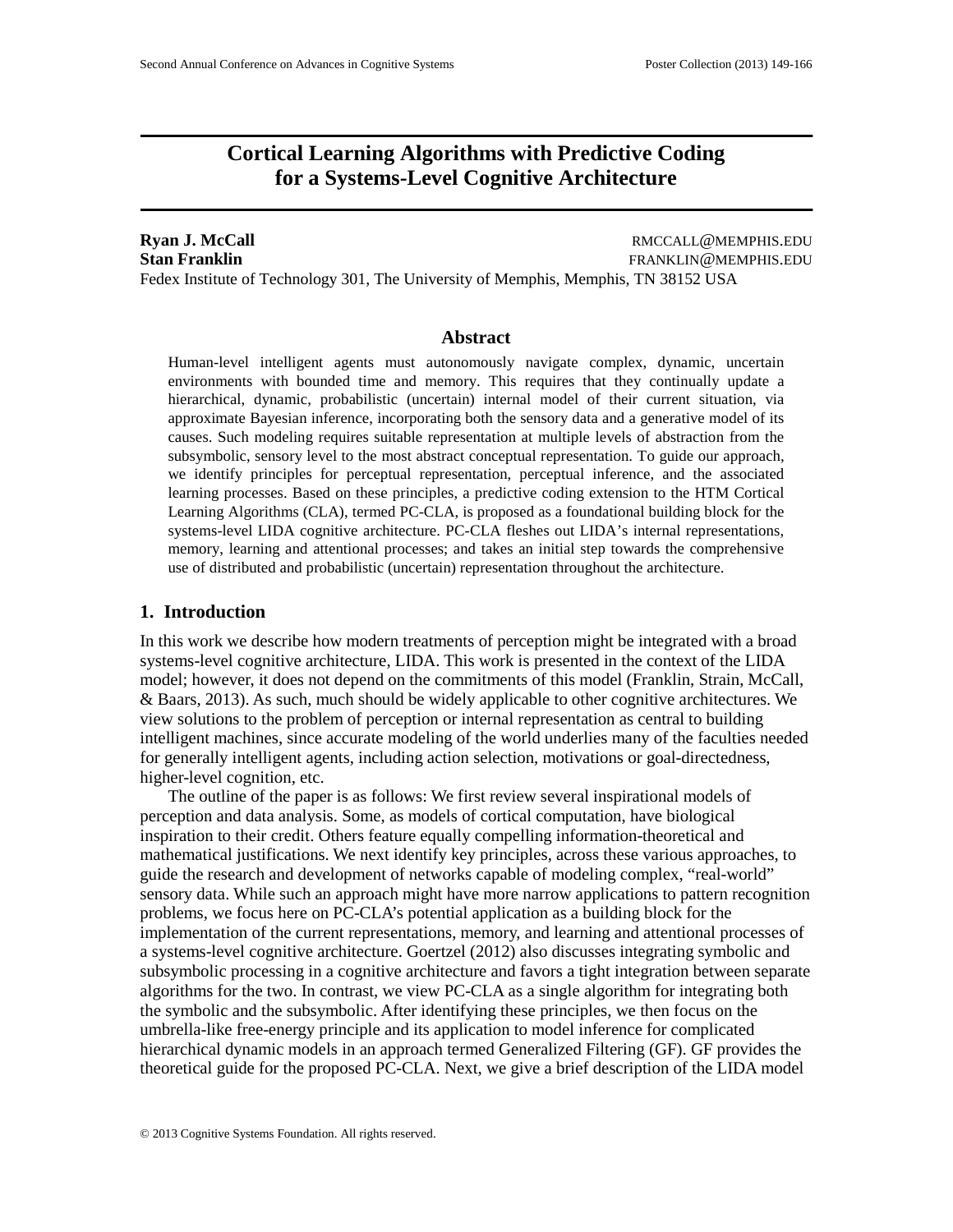of cognition and discuss some of the theoretical issues surrounding the integration of PC-CLA with LIDA. Finally, we describe the initial implementation of PC-CLA, report on some initial tests, and discuss directions for future work.

# **2. Models of Perceptual Analysis and Learning**

Several existing theories of perception and pattern recognition provide inspiration and motivation for the PC-CLA model. Hierarchical Temporal Memory (Hawkins & Blakeslee, 2004; Hawkins, Ahmad, & Dubinsky, 2011) postulates that the neocortex builds a model of the world using a spatiotemporal hierarchy of basic computational units, each performing the same learning and inference algorithm, which entails storing co-occurrence patterns and then sequences of such patterns. Rao & Ballard's (1999) "predictive coding" models the visual cortex as a hierarchical network with units at each hierarchical level continually predicting the responses the units in he next lower level via top-down, feedback connections. Through feed-forward connections the lower level units send back the errors between the top-down predictions and the actual activity. These error signals are then used to correct the higher-level representation of the cause of the input signal, ideally improving future top-down predictions. Generalized Filtering (Friston et al.,  $2010$ ) is an online recursive Bayesian estimation scheme<sup>1</sup> for nonlinear state-space models in continuous time. It provides a method for estimating the posterior (or conditional) probability density functions on the hidden states (current representations) and unknown parameters (e.g., connections implementing memory) generating the observed input data (e.g., audio signals or human kinematics). Finally, we mention, but will not focus on, some closely related theories including HMAX (Riesenhuber & Poggio, 1999), Leabra (O'Reilly & Munakata, 2000), DeSTIN (Arel, Rose, & Coop, 2009) and rRNN (Bitzer & Kiebel, 2012).

Taken together, these theories call for the use of hierarchy, non-linear dynamics, approximate Bayesian inference, and biological inspiration from the primate neocortex to confront the problem of data analysis or data modeling, a problem we view as central to the development of intelligent agents. Based on these ideas, we next identify guiding principles for the PC-CLA model.

# **3. Perceptual Principles for Systems-Level Cognitive Architectures**

Here we identify key principles for perceptual representation, processing, and learning in cognitive systems. We focus on ideas supported by evidence from neurobiology and neuroscience as well as information theory and mathematics. What evidence is there that common perceptual principles might exist? Mountcastle (1978) first proposed that a common function is performed throughout the entire neocortex. In support of this are experiments that successfully rerouted sensory stimuli to foreign cortical areas in mammals suggesting neocortical adaptability across modalities (e.g., Métin & Frost, 1989). Bedney et al. (2011) found congenitally blind humans perform language processing in their visual cortices during verbal tasks, and concluded that socalled "visual" cortical areas could take on language processing. Finally, several researchers have suggested that the neo-cortex may be implementing a large number of similar, hierarchically arranged "cortical circuits" (e.g., Douglas & Martin, 2004; Felleman & van Essen, 1991; Phillips & Singer, 1997).

# **3.1 Autonomy and Agency**

Autonomous agents require online learning without stoppage or interruption. However, this still allows for a human-like developmental period, in which the agent learns autonomously from its environment. In addition, agents must be able to learn autonomously without the aid of labeled

<sup>&</sup>lt;sup>1</sup> Recursive Bayesian estimation is an approach for estimating an unknown probability density function recursively over time using incoming measurements and a mathematical process model.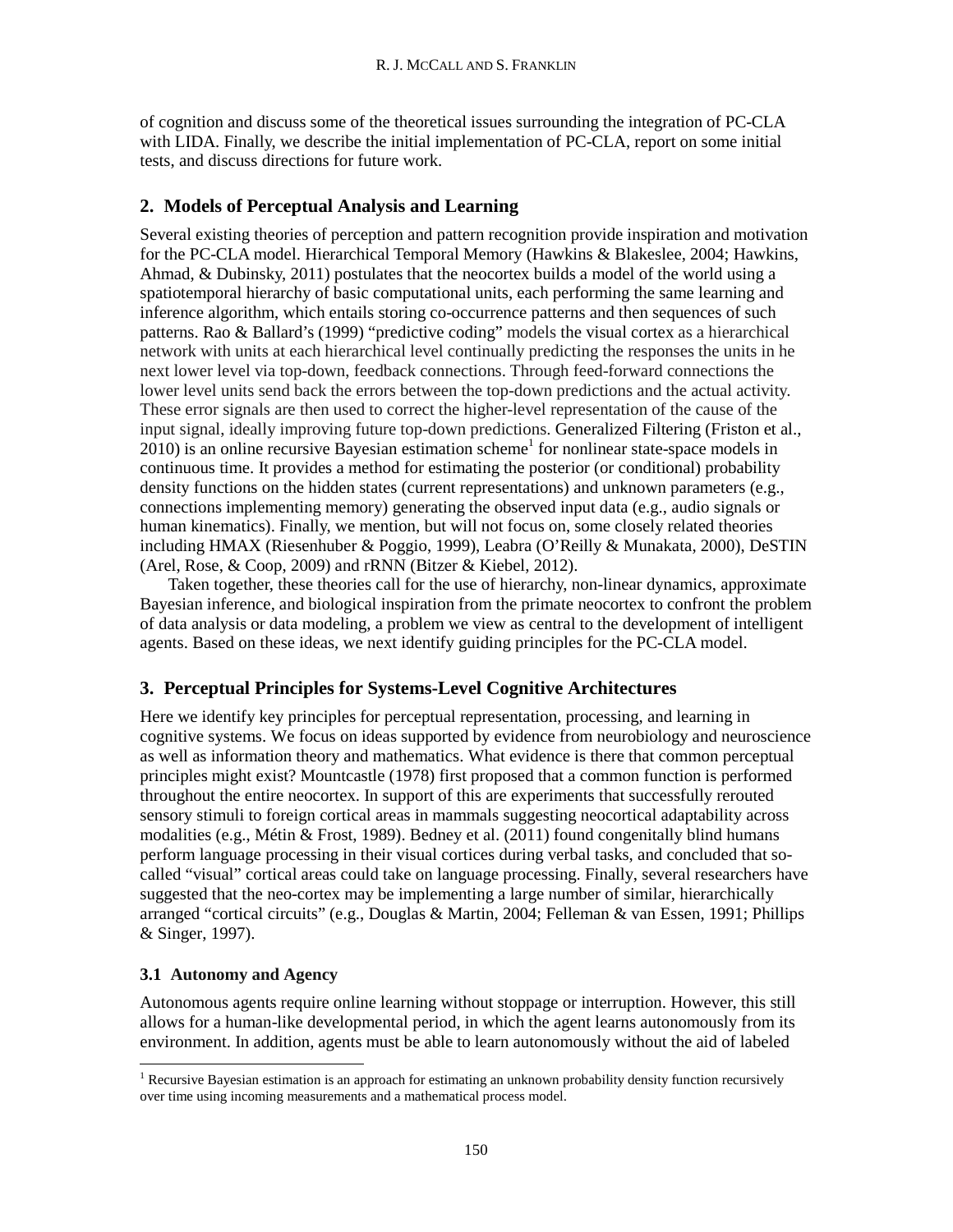data, i.e., to perform unsupervised learning.

## **3.2 Hierarchical decomposition**

Hierarchical decomposition allows a computational task to "be reduced to a small number of activities at the next lower level so the computational cost of finding the correct way to arrange those activities [...] is small" (Russell & Norvig, 2010). In the context of internal representations, a multitude of representations can be constructed from different combinations of the same representations in the next lower level. This achieves substantial pattern reuse and such decomposition can be repeated recursively. Hierarchical decomposition via nonlinear operations is a major foundation of the "deep learning" movement (Bengio, 2009).

## **3.3 Sparse Distributed Representation**

With distributed representations, a number of units represent each pattern, and each unit can participate in the representation of many patterns. Each unit in a distributed representation can be thought of as representing a single "microfeature" (Hinton, McClelland, & Rumelhart, 1986), with the information being encoded by particular combinations of such features, and not by a single bit or feature. With distributed representation, the explicitness in representation is lost; however, it is more efficient than the localist one. Additionally, similar elements have similar representations, because they may share multiple features.

The idea of sparse representation can be traced to the infomax principle (Linsker, 1990), which suggests the brain maximizes the mutual Shannon information between sensations and representations. Similarly, the sparse coding hypothesis (Olshausen & Field, 1996) suggests that sensory patterns are represented by the strong activation of a relatively small set of neurons. Kanerva (1998) demonstrated that high-dimensional sparse representations are highly unique and noise robust.

# **3.4 Prediction**

Modern views of perception see the human brain as a constructive or predictive organ actively generating predictions of its sensory inputs using a generative model<sup>2</sup>. Bar (2009) describes a "proactive" brain continuously generating predictions anticipating the relevant future. HTM theory (Hawkins, Ahmad, & Dubinsky, 2011) suggests that temporal predictions are useful because they help produce temporally invariant representations and can help with the recognition of noisy temporal patterns. Here we distinguish *top-down prediction*, a prediction coming from a given hierarchical level and predicting the pattern of the next lower level, from *temporal prediction*, one coming from a given level and predicting future patterns of the same level.

# **3.5 Approximate Bayesian Inference**

A close correspondence has been shown between human decision making and judgments made by Bayesian decision theory, which defines optimal behavior in uncertain environments with noisy signals (Kording & Wolpert, 2004). Lee & Mumford (2003) suggested the visual cortex performs hierarchical Bayesian inference where "top-down contextual priors and bottom-up observations [...] implement concurrent probabilistic inference." Knill & Pouget (2004) popularized the "Bayesian coding hypothesis" suggesting that the brain represents information probabilistically, by coding and computing with probability density functions or approximations to them.

 $2A$  generative model is a model for probabilistically generating observable data from some distribution, typically given some hidden parameters.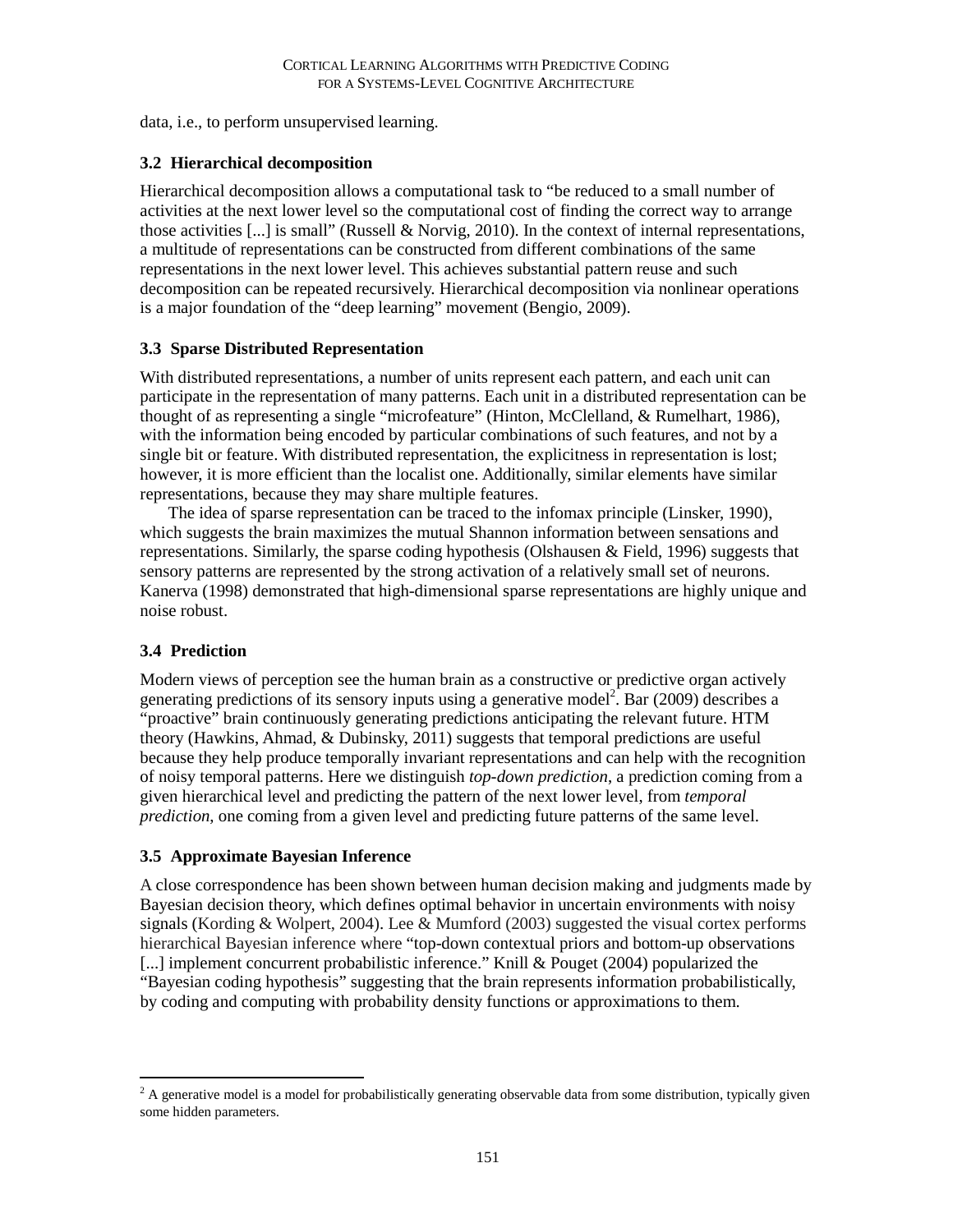## **3.6 The Free-Energy Principle**

The free-energy principle (Friston, 2010) is a theory of brain function that accounts for action, perception and learning. The principle unifies a number of existing theories including predictive coding, the Bayesian coding hypothesis, the infomax principle, associative plasticity, optimal control, and value learning. The principle suggests that the brain changes to minimize its (variational) free energy, an upper bound on the surprisal  $\delta$  in sampling sensory data, given an approximate probabilistic model of the data. If an agent minimizes free energy, it implicitly minimizes surprisal since free energy is an upper bound. Unlike surprisal, free energy can be evaluated because it is a function of the agent's sensory states and its approximate internal probabilistic model of the causes of the sensory data.

### **4. Applying the Free-Energy Principle**

Here we overview the application of the free-energy principle to a hierarchical dynamic generative model showcasing an approach termed Generalized Filtering (Friston et al., 2010). Attractively, Generalized Filtering makes biologically plausible assumptions (Feldman & Friston, 2010) and conforms to the free-energy principle. It operates online and unsupervised, inferring model states (current representations), parameters (memory), and hyperparameters (uncertainties). The approach can also be viewed a form of hierarchical Bayesian inference. Embodying our identified principles, we adopt Generalized Filtering as a theoretical guide for PC-CLA.

Generalized Filtering is a method for the approximate Bayesian inversion (estimation) of a statistical model with a quite sophisticated and general form. Specifically, Generalized Filtering considers a hierarchical, dynamic, generative model comprised of hidden state variables, the dynamics of which can be influenced by an appropriate non-linear function (equation of motion). Furthermore, at each level, these hidden state variables may be subject to (random) stochastic fluctuations representing the variables'statistical uncertainty. We will discuss uncertainty in terms of *precision*, the multiplicative inverse of the variance<sup>4</sup>. High statistical precision implies a probability distribution that is highly concentrated about its mean suggesting that the mean is known with a high degree of precision in the ordinary sense. In terms of statistical model inference, precision is a hyperparameter to be estimated from the data. We will refer to such hyperparameters that parameterize estimations of precision as *precisions*. Precisions in Generalized Filtering's form of generative model may themselves undergo state-dependent changes in amplitude and can have arbitrary autocorrelation<sup>5</sup> functions influencing their time evolution. An important aspect of this model is its hierarchical form, which induces top-down priors (predictions) into lower levels. Figure 1 illustrates these features for one hierarchical level.

The next key feature of Generalized Filtering is the representation of internal states and hidden parameters in a generalized coordinate system. That is, one where the coordinates describe the configuration of the system relative to some reference configuration under the constraint that the set of coordinates *uniquely* defines the configuration of the system relative to the reference configuration. For example, the position of the end of a pendulum can be defined in terms of a coordinate that represents the angle of the pendulum's arm from its stationary position, which is the reference configuration. This simplifies calculations about the arm's dynamics. Generalized Filtering uses generalized coordinates of *motion* where the coordinates include the values of the model variables, and the infinite set of the higher order derivatives of each variable's equations of motion. In this system a point can be viewed as encoding a variable's current trajectory since

<sup>&</sup>lt;sup>3</sup> Surprisal is a measure of the information content associated with the outcome of a random variable.  $4$  For a multivariate distribution, the precision takes the form of a precision matrix, which is the matrix inverse

 $5$  Autocorrelation is the correlation between a signal and itself at some offset in time as a function of the offset.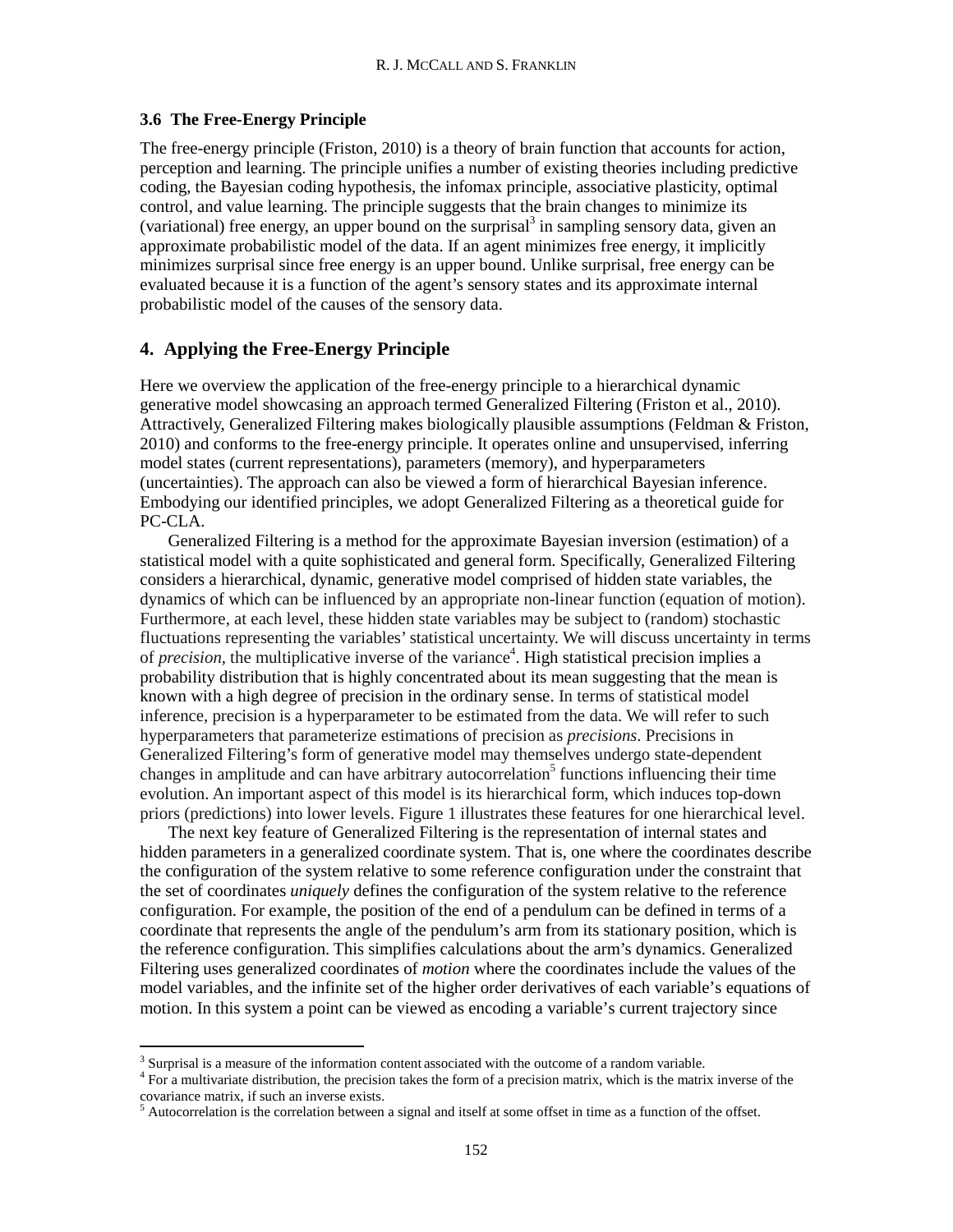

*Figure 1*. A single hierarchical level in Generalized Filtering. The dashed lines bound one level with the lower level to the left and the higher level to the right. The level's state variables are depicted by the blue boxes. Two non-linear functions and their parameters (green) govern both top-down and dynamical priors (or predictions). Two corresponding sets of precisions (purple) affect the hidden states and vice versa. The dynamics of precisions are governed by some autocorrelation function.

future variable values can be extrapolated using the higher order terms. Concretely, if *x* represents a set of state variables, then such a coordinate system is parameterized by  $\tilde{x} = \{x, x', x'', \dots\}$ . With generalized coordinates of motion, instead of simply estimating the conditional density of hidden states (and parameters), one optimizes the conditional density on their generalized motion to an arbitrarily high order. In practice, this can be truncated to a relatively low order.

The third main feature of Generalized Filtering is a fixed-form, Gaussian, approximation to the internal probabilistic representations of the causes of sensory data. While the Gaussian distribution has several advantages, a critical one is that, when free energy is minimized, the conditional covariance of hidden states becomes an analytic function of the conditional mean. This implies that only the mean need be optimized since the covariance can be derived from it. It also simplifies the mathematics of model optimization to a single ordinary differential equation describing the motion of the conditional mean of states (Friston et al., 2010).

Given the above form of a generative model, the treatment of variables in generalized coordinates of motion, and Gaussian assumptions on the form of probabilistic representation of the causes of data, Generalized Filtering prescribes a set of ordinary differential equations, governing recognition dynamics, that update the conditional density on the model states (e.g. hidden state variables), parameters (e.g., weighted links), and hyperparameters (e.g., precision parameters). Next, we discuss these equations conceptually.

### **4.1 State Optimization via Prediction Error Minimization**

The update equation for the model's hidden state suggests that instances of two kinds of computational units send and receive messages at each hierarchical level (Figure 2). *State units* (blue) encode the mean vector of the multivariate Gaussian distribution over unknown states generating sensory data, while *error units* (red) encode prediction error. The activity of each error unit is a function of state units (or the input), while state unit activity is a function of error units. State units provide top-down and temporal predictions to same-level and lower-level error units. Hierarchical inference requires only the prediction error from the lower level, which drives the conditional expectations toward a better prediction, so as to minimize the prediction error in the level below. This recurrent message passing between hierarchical levels and its processing optimizes free energy by minimizing prediction error, and constitutes perceptual inference. It is also known as (hierarchical) predictive coding (Rao & Ballard, 1999). Note that prediction errors can be based on top-down predictions  $(r^{T_D}$  in Figure 2) or on temporal predictions (not shown). Temporal prediction error would be based on a temporal prediction and the actual future state.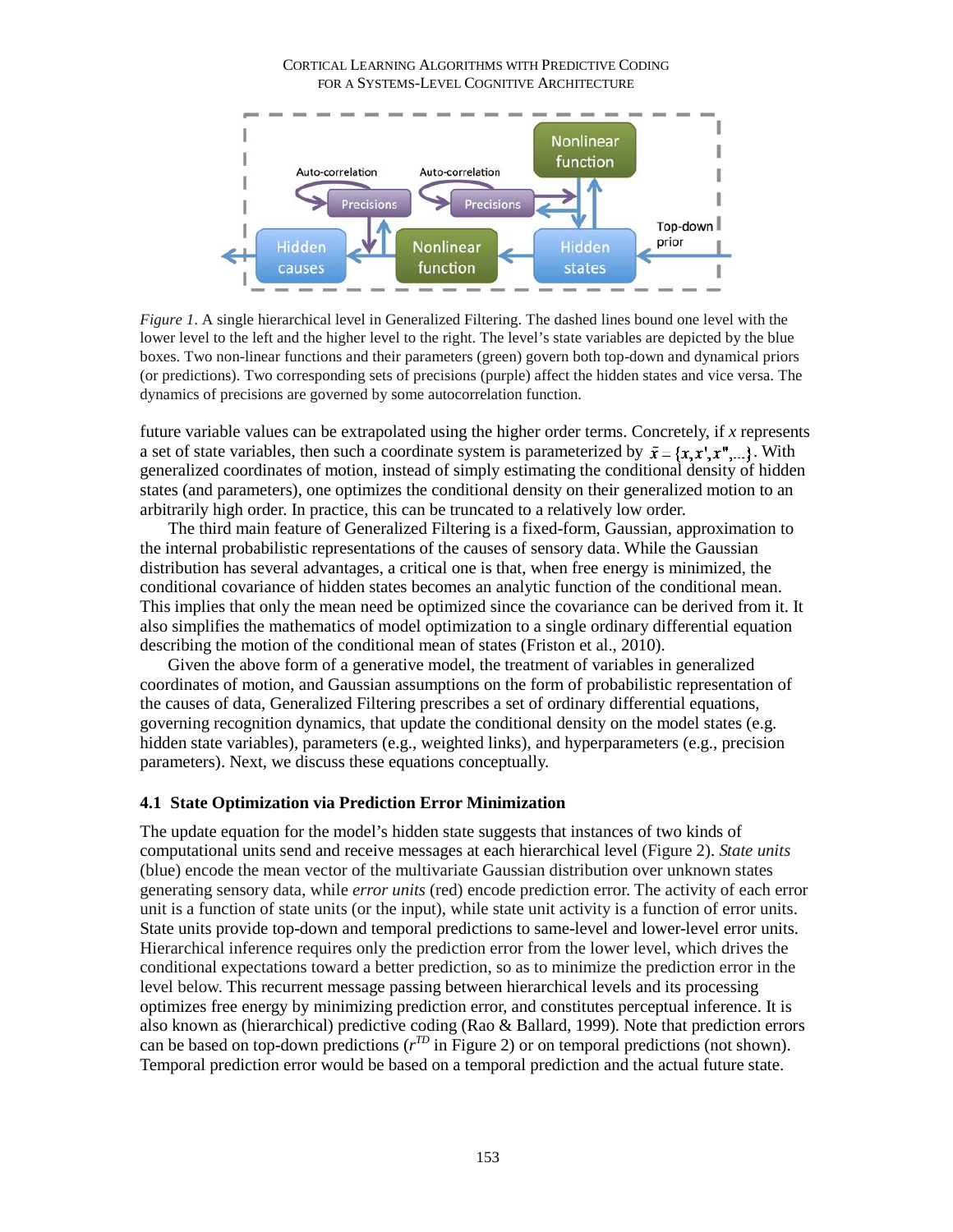

*Figure 2*. Hierarchical Predictive Coding. Each hierarchical level (dashed box) receives top-down predictions,  $r^{T_D}$ , of the level's current representation, r, of the input signal, y. Feed-forward pathways carry errors (e.g.,  $r-r^{T_D}$ ) between the predictions and the actual activity. Errors ( $r^{T_D}-r$ ) are used to correct the current representation, *r*, and, hopefully, future top-down predictions, *y TD*. *g* represents a set of feedforward connection weights and *g-1* a set of feedback connection weights. Redrawn from Rao & Ballard (1999).

### **4.2 Parameter Optimization via Associative Plasticity**

Parameter optimization<sup>6</sup> may also reduce a model's free energy. Parameters modulate the effects of the nonlinear functions shown in Figure 1. In a computational network, a parameter would be some connection between units, and its value would be the weight of a connection. GF supplies parameter update equations similar to models of associative plasticity based on correlated preand post-synaptic activity. The update has two forms: The structural parameter update is illustrated in Figure 3a, and considers a currently active hidden variable at a given level (e.g., Level 2) as the connection's source, and a currently active bottom-up prediction error variable as the sink. Such an update changes future top-down predictions, to hopefully better minimize future bottom-up prediction error. Figure 3b illustrates a dynamical update. Initially, there was a state variable, *p*, active at time *t* from bottom-up prediction error. This update takes a state variable, *q*, at the same level whose activity preceded  $q$ 's at time  $t-1$ , and updates a dynamical connection from *q* to *p*. At a future time  $t + n - 1$ , the re-activation of *q* produces a temporal prediction of *p* (shaded), to hopefully minimize future prediction error. In either case, the parameter value is updated as a function of 1) the product of the  $q^{th}$  pre-synaptic input and post-synaptic response of the  $p<sup>th</sup>$  error-unit, 2) the product of the parameter value and its function's associated precision, and 3) a value-dependent decay, e.g., sigmoidal decay (Friston & Feldman, 2010, p. 8).



*Figure 3*. Structural and dynamical parameter updates. Both updates are performed in response to bottomup prediction errors (red). a) A structural update modifies (or adds) a structural connection (parameter), from a higher to a lower level, which changes future top-down predictions, to minimize future bottom-up prediction error. b) A dynamical update modifies (or adds) a dynamic connection between hidden state variables in the same level changing future temporal predictions to also minimize future prediction error.

<sup>&</sup>lt;sup>6</sup> In Bayesian statistics, parameters are continually estimated and updated; they are not assumed fixed.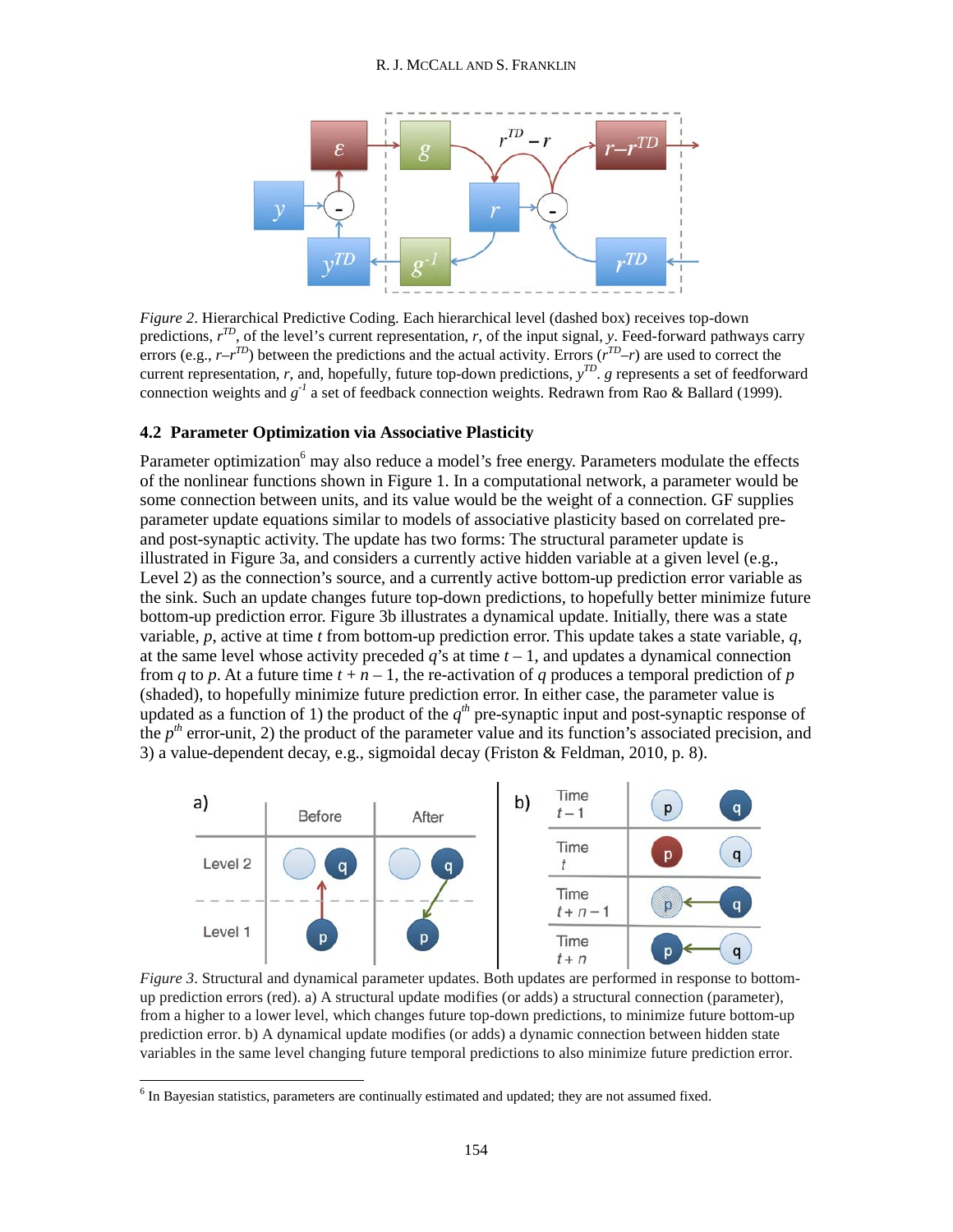# **4.3 Hyperparameter Optimization via Gain Control**

GF also provides an update equation for the model's hyperparameters that estimate the precision of the mean encoded by a level's hidden states. Such precisions weight the magnitude of their associated prediction errors and are estimate from the state via prediction error (Figure 4). Precision parameters change as a function of 1) the precision-weighted sum of squared prediction error term, and 2) a decay in proportion to the current precision value. Such precision parameters are thought to correspond to *gain control*, the control of synaptic gain or post-synaptic responsiveness. Synchrony and neurotransmitters have been suggested as the neurobiological implementation of gain control (Friston & Feldman, 2010, p. 8).



*Figure 4*. A single precision hyperparameter in a hierarchical predictive coding network. It is updated based on the sum of squared bottom-up prediction (red) and a value-dependent decay (purple arrow). It modulates the magnitude of the same prediction error signal from which it is estimated. Precisions can similarly exist for temporal prediction errors at each hierarchical level.

We have just described Generalized Filtering, an application of the free-energy principle to complicated, hierarchical dynamic uncertain statistical models yielding update equations for model states, parameters, and hyperparameters. We adopt GF as a theoretical guide for PC-CLA. Next, we review the LIDA cognitive architecture leading up to PC-CLA, which is proposed as a foundational building block for LIDA and provides detailed data structures and algorithms for LIDA's current representations, memory, and attention and learning processes.

# **5. The LIDA Model and its Cognitive Cycle**

The LIDA model is a comprehensive, conceptual and computational model that covers a large portion of human cognition while implementing and fleshing out Baars' Global Workspace Theory (1988). Early versions of the model have seen successful real-world applications (Franklin, Keleman, & McCauley, 1998), while, more recently, the model has replicated some experimental findings (Faghihi, McCall, & Franklin, 2012; Madl, Baars, & Franklin, 2011; Madl & Franklin, 2012). The model and its ensuing architecture are grounded in the LIDA cognitive cycle. The cycle is based on the fact that every autonomous agent (Franklin & Graesser, 1997), be it human, animal, or artificial, must frequently sample (sense) its environment and select an appropriate response (action). A cognitive cycle can be thought of as a cognitive "moment." Higher-level cognitive processes are composed of many of these cognitive cycles.

LIDA hypothesizes a rich inner structure for its cognitive cycles (Franklin, Baars, Ramamurthy, & Ventura, 2005). The cycle (see Figure 5) begins with sensory stimuli from external and internal sources in the agent's environment. Low-level feature detectors in Sensory Memory begin the process of making sense of the incoming stimuli. These low-level features are passed on to Perceptual Associative Memory where higher-level features, such as objects, feelings, events, categories, relations etc. are recognized. These entities that have been recognized preconsciously make up the percept that passes asynchronously to the Workspace, where a model of the agent's current situation is updated. This percept serves as a cue to two forms of episodic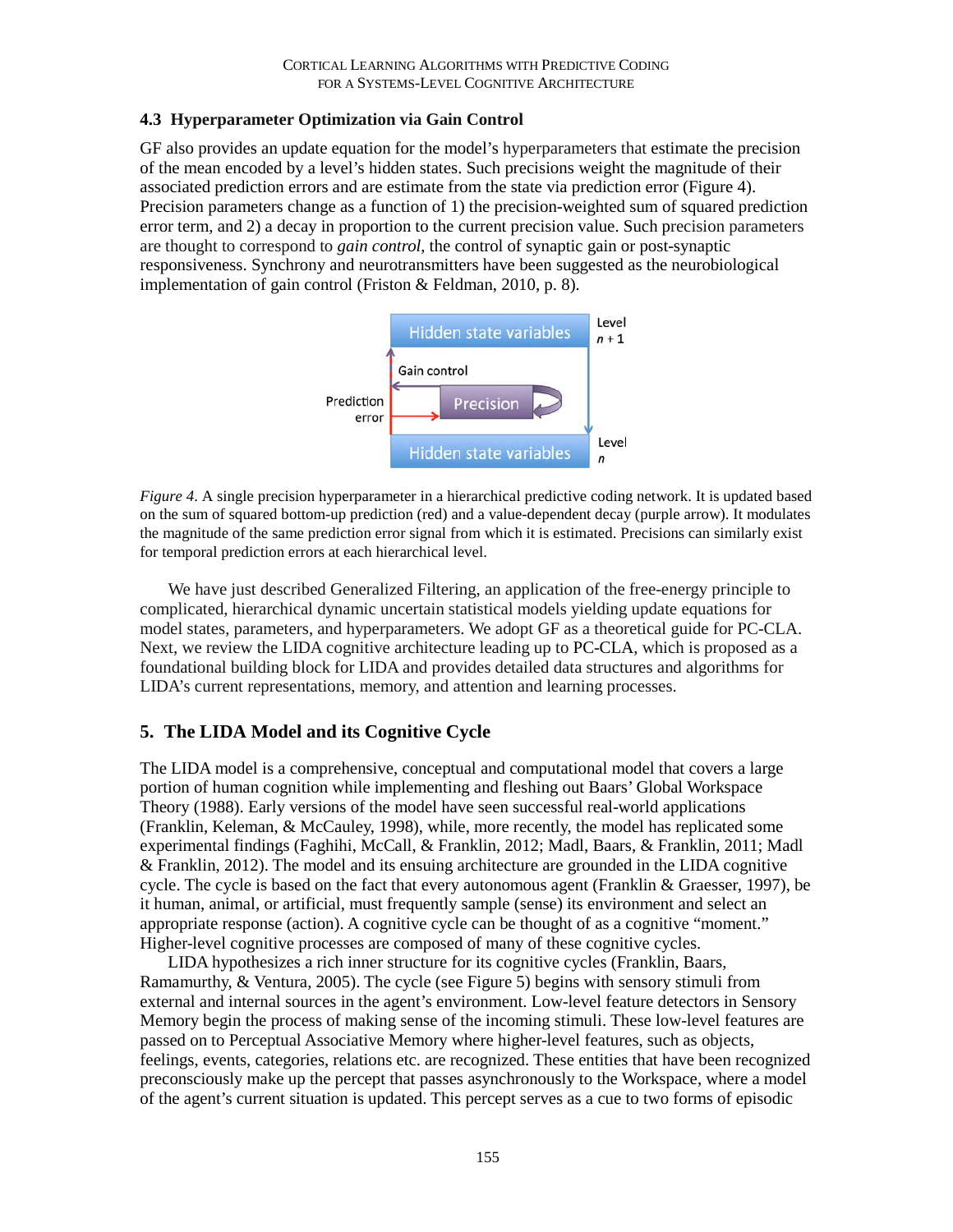memory, transient and declarative. Responses to the cue, called local associations, consist of remembered events from these two memory systems that were associated with the various elements of the cue. Besides the current percept, the Workspace contains recent percepts and portions of the structures assembled from them that haven't yet decayed away.

A new model of the agent's current situation is assembled from the percepts, the local associations, and the undecayed parts of the previous model. This assembling process will typically require structure-building codelets. These are small, special purpose processors, each of which has some particular type of structure it is designed to build. To fulfill their task these codelets may draw upon Perceptual Associative Memory, to enable the recognition of relations and situations. They may also draw on the Conscious Contents Queue, which stores the conscious contents of the past few seconds. The newly assembled model forms the agent's understanding of its current situation within its world. It has made sense of the incoming stimuli.



*Figure 5*. The LIDA Architecture and its Cognitive Cycle.

For an agent operating within a complex, dynamically changing environment, this Current Situational Model (CSM) may well be much too much for the agent to consider all at once in deciding what to do next. It needs to selectively attend to a portion of the model, the most salient portion. Portions of the CSM compete for attention. These competing portions take the form of coalitions of structures from the CSM. Such coalitions are formed by attention codelets, whose function is to try to bring certain structures to consciousness. When one of the coalitions wins the competition, the agent has effectively decided on what to attend.

One purpose of this processing is to help the agent decide what to do next. To this end, a representation of the contents of the winning coalition is broadcast globally. LIDA's multiple modes of learning all occur continually, simultaneously, and online using the contents of consciousness of each broadcast (Franklin & Patterson, 2006). Consciousness in LIDA refers to *functional* consciousness; no assumption is made with regard to phenomenal consciousness. While conscious contents are available globally, a primary recipient is Procedural Memory, which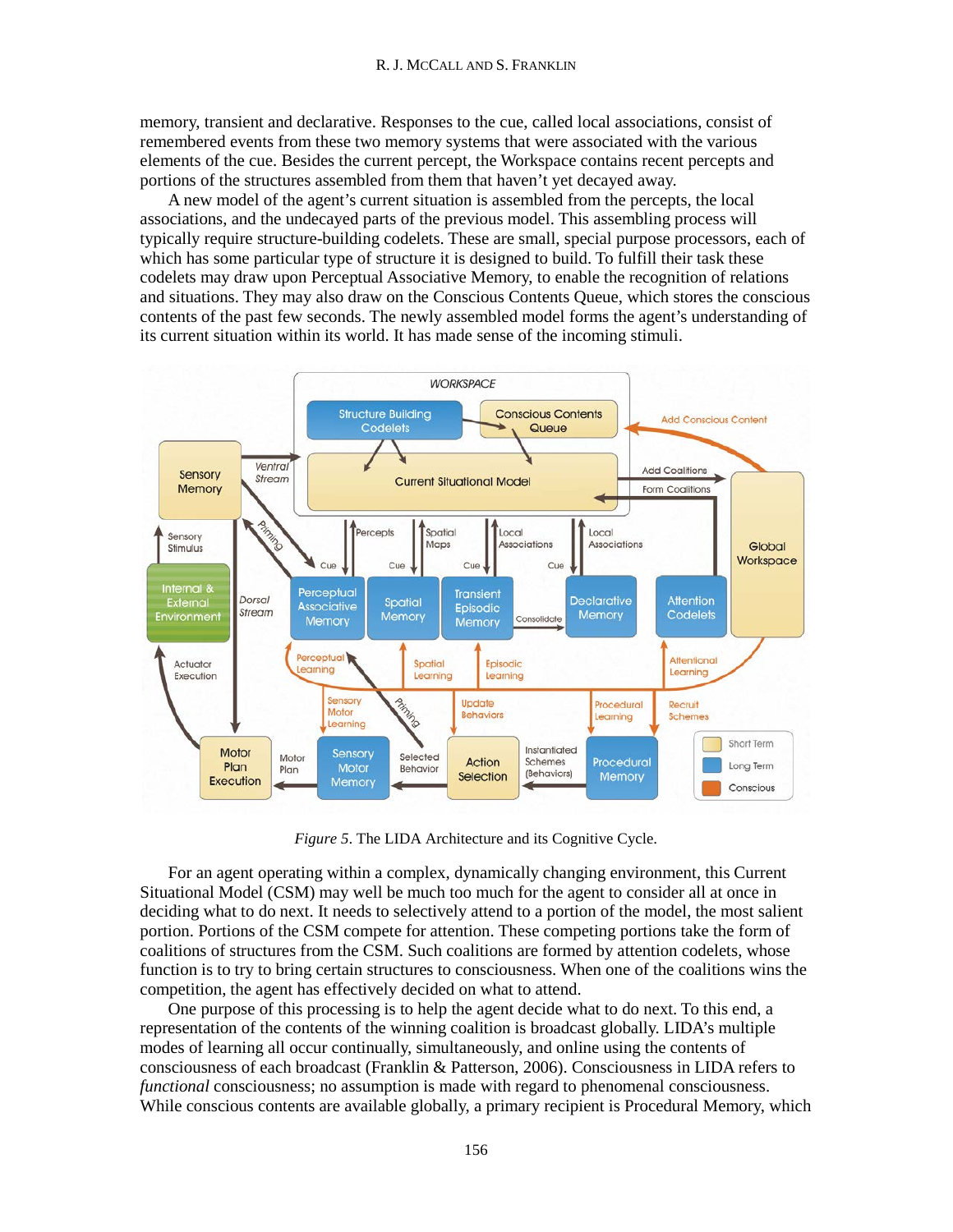stores schemes, which are templates of possible actions including their contexts and possible results. It also stores an activation value that attempts to measure, for each such template, the likelihood that an action taken within its context produces the expected result. Templates whose contexts intersect sufficiently with the contents of the conscious broadcast instantiate copies of themselves with their variables specified to the current situation. Instantiated templates remaining from previous cycles may also continue to be available. These instantiations are passed to the action selection mechanism, which chooses a single action from one of them. The chosen behavior then goes to Sensory-Motor Memory, where an appropriate algorithm, called a motor plan, executes it. The relevant actuators affect the environment, and the cycle is complete.

## **6. Cortical Learning Algorithms with Predictive Coding for LIDA**

Generalized Filtering provides a general-purpose, biologically plausible, Bayes-approximate mathematical prescription for an advanced filtering network. We are interested in a computational model and see promise in the computational HTM Cortical Learning Algorithms (Hawkins, Ahmad, & Dubinsky, 2011), which integrate sparse distributed representation, clustering based on temporal coincidence, the representation of high-order temporal dynamics, and online learning in a single algorithm. However, not all of the features suggested by GF are implemented by the Cortical Learning Algorithms (CLA) including 1) hierarchical prediction coding, the optimization of states and structural (top-down) parameters based on prediction error minimization, and 2) precision hyperparameters. While we have discussed precision parameters (hyperparameters) theoretically we will not approach this aspect computationally in this work. Instead our aim is to extend the CLA by incorporating hierarchical predictive coding, an approach we term the Predictive Coding CLA (PC-CLA). This is a first step towards a long-term goal to develop a network with the capacity to process a broad range of sensory signals, estimating complex models of the form approached by Generalized Filtering from sensory data. While GF does not restrict the types of state variables used, PC-CLA, following CLA, uses binary variables.

Again, while PC-CLA is a data analysis algorithm, we also propose it here as a potential building block for cognitive systems. As with the CLA, the algorithm is recursive, and can be repeated in a large tree-structured hierarchy, possibly following Fuster's (2006) outline of two intertwined perceptual and executive memory hierarchies. We conjecture that, out of such a network, we will be able implement the larger, more global, more cognitive features typically addressed by LIDA and similar cognitive systems. Additionally, an agent built using a PC-CLA network would have the capacity to deal with high-dimensional "real-world" sensory data in a grounded manner (Barsalou, 1999). Currently, neither the CLA nor any other high-dimensional pattern recognition algorithm has been implemented within LIDA for its perception.

A number of aspects of PC-CLA correspond to previously conceived entities in LIDA: the notion of hidden state variables and their values corresponds to the current representations in the Current Situational Model of LIDA's Workspace. The long-term synapse-like connections of PC-CLA could potentially implement one or more of LIDA's memories including Perceptual Associative Memory, Procedural Memory, Declarative Memory, etc. PC-CLA's learning procedures are akin to LIDA's structure-building codelets, which build new nodes, links, and other representations in the Workspace. With this view, PC-CLA then suggests some general structure-building codelets for proposing and reinforcing links. Structural links connecting hidden units in neighboring hierarchical levels serve to implement memory for co-occurrence patterns, and are used in producing top-down predictions. Similarly, dynamical links connecting hidden units in the same hierarchical level are the foundations for temporal predictions.

If PC-CLA were to incorporate precision parameters, then their update could be performed by attention codelets concerned with the activity of prediction-error units and performing the aforementioned update operation to estimate precision. Previously in LIDA, attention codelets did not have such general concerns. Recall that Generalized Filtering suggested that precisions be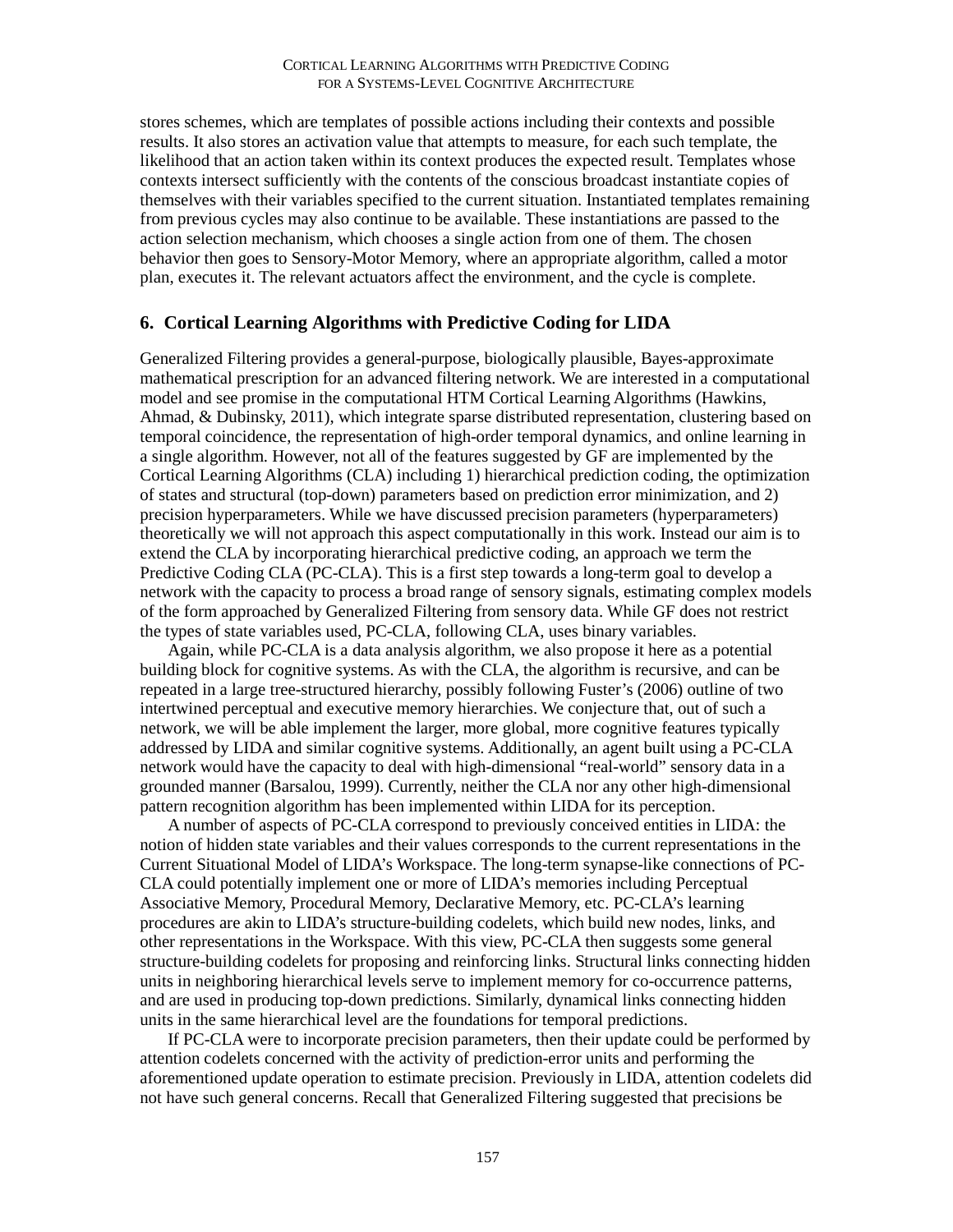used to weight prediction errors. Feldman and Friston (2010) suggest that attention can be seen as the "selective sampling of sensory data that have high precision in relation to the model's predictions." In LIDA terms, this suggests that precision modulates the *salience* of current representations. It also suggests that top-down predictions also contribute to salience as they can create an attentional "bottleneck" by biasing particular representations, preventing others from being expressed. LIDA has defined attention as the process of bringing content to consciousness based on salience. PC-CLA then suggests that current salience involves: 1) prediction error that updates current representations, 2) precision that weights prediction error, and 3) both top-down and temporal predictions. Each is influential, in the short term, in determining which pattern, representing the cause(s) of the sensory input, is expressed.

## **7. Computational Implementation**

Building from the HTM Cortical Learning Algorithms (CLA) described by Hawkins, Ahmad, & Dubinsky (2011), and incorporating the ideas of hierarchical predictive coding, we developed an initial implementation of the PC-CLA. The algorithm, like CLA, is defined recursively allowing for hierarchical arrangement whereby instances of the algorithm appear at each level, each sending and receiving Boolean vectors. At the first level, the original input is processed, while higher levels process the output of their immediately lower level. For best performance, input patterns should be, on average, as uniformly distributed throughout the input dimensions as possible. This constraint arises because the CLA is limited in its ability to produce more distributed representations than it receives, and insufficiently distributed representations do not enjoy the advantages of sparse high-dimensional spaces. "Natural" auditory and visual stimuli fit this distribution requirement quite easily, while, for human-generated data, a preprocessing step is often required to produce distributed inputs. While proposed for LIDA, due to PC-CLA's complexity, we first focus here on it as a stand-alone algorithm, not integrated with LIDA.

PC-CLA adds the following to the CLA model: 1) Multiple hierarchical levels, 2) predictive coding message passing involving the feed-forward passing of only prediction error between levels, and 3) Being initially interested in visual data streams, we focus on a 2D arrangement of receptive fields and internal elements.

## **7.1 Cortical Region**

The description in this section applies to both the original CLA and PC-CLA unless otherwise noted. To start, the fundamental data structure of the CLA is called the *Cortical Region* (Figure 6). A Cortical Region consists of a set of *columns*, which are based on the functionality of cortical minicolumns. In this PC-CLA implementation, we focus on a square 2D column arrangement, although other arrangements are possible. Each column is comprised of multiple *cells* (defined below), and has one *proximal dendrite segment*, a functional approximation to a neuronal dendrite segment. The proximal dendrite segments integrate the activity of artificial *proximal synapses* (described later), implementing connections in close *proximity* to the column. Proximal synapses can transmit the input activity received by the region.

For each column, the input locations of its proximal synapses are modeled using a bivariate (2D) Gaussian distribution. Figure 7 depicts a single column, its proximal dendrite segment, and the segment's proximal synapses. The activity of the proximal synapses on a proximal dendrite segment determine its column's *overlap score*<sup>7</sup>, a scalar measure of column activity from the bottom-up input. Each column also has a *boost* attribute that weights the overlap score and is based on the column's recent history of activity. Boost is used to make under-utilized columns more salient. Each column also has an *activity state*, which may take a value of *inactive*, not sufficiently active to compete with other columns, *competitive*, sufficiently active to compete

 $^7$  The original CLA called both overlap score and boosted overlap score "overlap." Here we distinguish between them.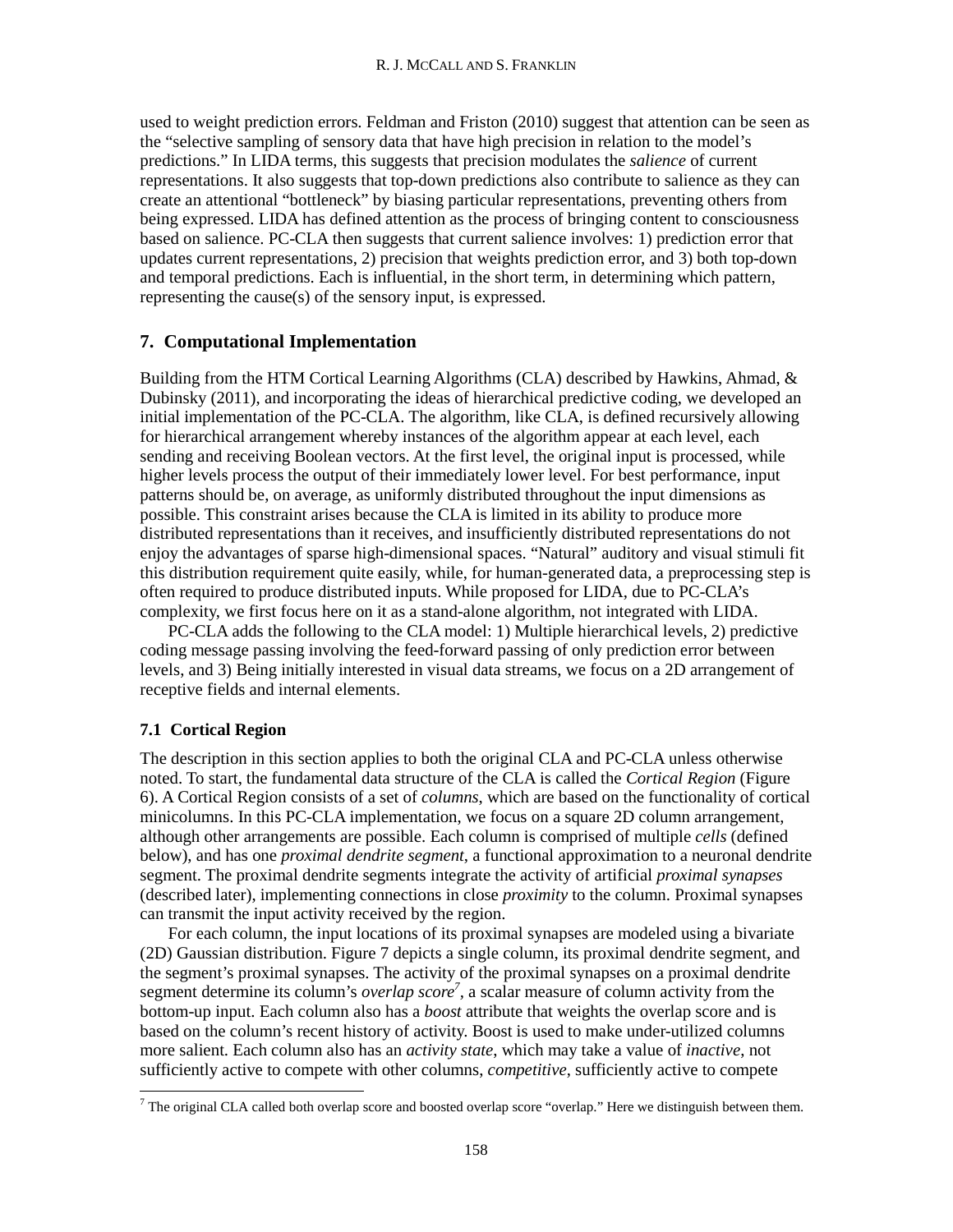#### CORTICAL LEARNING ALGORITHMS WITH PREDICTIVE CODING FOR A SYSTEMS-LEVEL COGNITIVE ARCHITECTURE



*Figure 6.* A single Cortical Region with 900 (30x30) columns, arranged in a 2D fashion, with each column having 4 cells. Typical implementations have 1024–2048 columns.

with other columns, or *active*, competitive and having won a competition with its neighboring columns to determine the most salient columns. A column's activity state is based on its boosted overlap score. For PC-CLA, the activity state also depends on the *predicted column activation*, a scalar measure of salience based on current temporal predictions (see below) of the column's activity. Predicted column activation ensures predicted columns remain competitive during an inter-column inhibition step (Step 2c below) since, in predictive coding, the column being predicted effectively inhibits its receiving bottom-up input. A predicted column must remain competitive because its cell(s) are likely encoding the current temporal context.



*Figure* 7. Left: A single column having four cells (gray). Each column has a single proximal dendrite segment (blue) that integrates the activity of many proximal synapses (green). Right: A single cell with five distal dendrite segments, which are depicted by the circles containing a step-function. Each segment has multiple distal synapses, shown as open and filled blue circles. Each circle represents a possible connection with a neighboring cell in the region. A cell becomes predictive whenever one or more segments become active, while a segment's activity depends on its synaptic activity (filled blue circles).

Moving on, a *cell* (gray circles in Figure 7 left) is a representational unit belonging to exactly one column. If a column is currently active, one or more of its cells may become active. Active cells constitute the current representation of the temporal context. Long-term information about context is encoded in CLA using a combination of *distal synapses* and *distal dendrite segments*. Each *distal synapse* is a synapse that has a cell as its source, and has, as its sink, a distal dendrite segment, which is connected to another cell, with the constraint that these two cells must be from different columns. *Distal dendrite segments* maintain a set of distal synapses, and integrate the synapses' activity. Distal dendrite segments also have an activation threshold, measured in the number of *active synapses* (explained shortly). If the number of active synapses is above this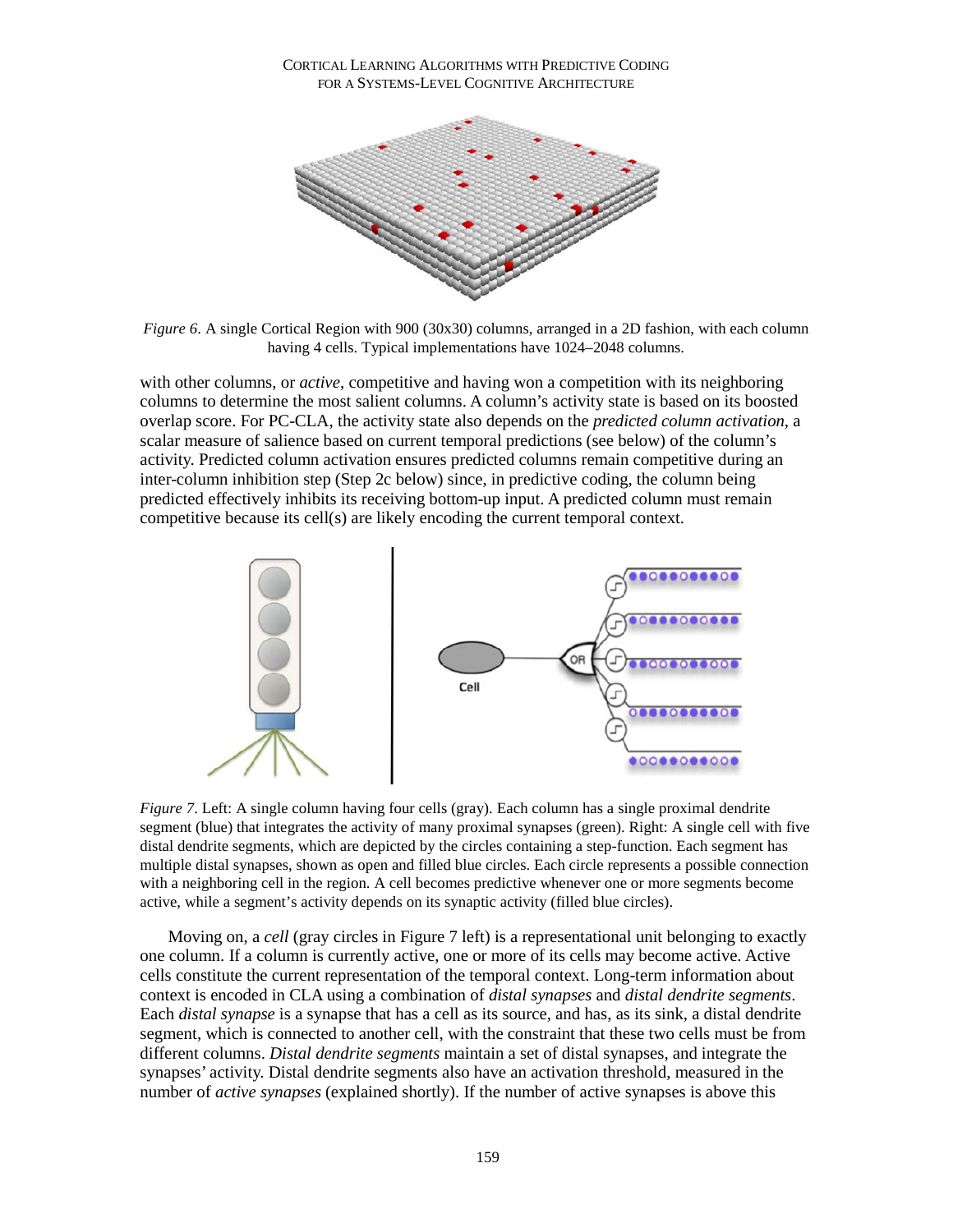threshold, the segment is considered active. Finally, each cell has multiple distal dendrite segments (Figure 7 right) whose activity, in part, determines the cell's state. Specifically, they determine whether a cell state is *predicted* to become active in the future. Alternatively, cell state may be *active* or *inactive.*

All synapses, proximal or distal, have a source, a sink, a binary weight, and a *permanence* (defined below). A *potential synapse* is one with a weight of 0, while a *connected synapse* is one with a weight of 1. A synapse is *active* if, and only if, its source is active *and* it is connected. Synapse weight is determined by *permanence*, a scalar attribute of all synapses modified during learning. If the permanence is above the *synapse connection threshold*, then the synapse is *connected* with a weight of 1. If the permanence is below this threshold, but above 0, then the synapse is *potential* with weight 0. Finally, if a synapse's permanence drops to 0 or less, then it is removed. In review, the source of a *distal synapse* is some cell in the Cortical Region, and the sink is a distal dendrite segment of a neighboring cell. In contrast, the source of a *proximal synapse* is a bit in the Cortical Region's input and the sink is the proximal dendrite segment of a column.

## **7.2 Predictive Coding Cortical Region Process**

In this implementation of PC-CLA, each Cortical Region is driven by its own *Cortical Region Process*, which runs a serial cycle updating the region's state and performing learning. The Cortical Region Process can be roughly subdivided into two sub-processes, *spatial pooling* and *temporal pooling*, to reuse terminology from the original CLA description. Spatial pooling refers to the process of grouping similar inputs into the same (or nearly the same) sparse distributed set of active columns representing the input. Spatial pooling approximately corresponds to Step 2 in the detailed description below. Temporal pooling (Step 3) occurs sequentially after spatial pooling. It takes the active columns representation produced by spatial pooling, and the current temporal context encoded by the cells predicted in the previous cycle, and produces the current active cell state. From the current active cell state, the temporal pooler then produces a current predicted cell state, the context for the next cycle. Both the current active cell state and the current predicted cell state comprise the temporal pooler's output. Representing multiple time steps, the union of these two states ideally exhibits some temporal invariance, hence the name *temporal pooler*.

Predictive coding brings additional steps to the Cortical Region Process. Briefly, it requires us to compute and process the prediction error between 1) the top-down prediction of a Cortical Region and 2) the region's input, not to just process the original input. Additionally, the Cortical Region Process must incorporate top-down predictions with the Cortical Region's active cell representation. Compared to the original CLA, this corresponds to the addition of Steps 1, 4, and 5 (below) and includes modifications to Steps 2ab and 6a. We now summarize the main loop of the Predictive Coding Cortical Region Process (Figure 8) at an arbitrary cycle *t* as follows:

**Step 1.** Compute the current bottom-up prediction error,  $\varepsilon_v$ , between the current bottom-up Boolean input, *y*, and the previous cycle's top-down prediction,  $v^{TD}$ .

**Step 2.** Compute the active columns of the Cortical Region for cycle *t*, *L1*.

a) Perform process *g* taking the bottom-up prediction error, *εv*, and the columns' proximal dendrites and associated proximal synapses, and outputting the columns' overlap score. b) Add each column's (bottom-up) overlap score to its *predicted column activation*, a scalar measure of column activation from temporal predictions for the column for this cycle (computed in Step 5a of cycle *t –* 1), to obtain the *overall column activity*.

c) For columns with overall column activity greater than a threshold, perform a local k-winnerstake-all procedure to determine the active columns, *L1*. The constraint, *k*, limits the number of possible active columns within a given area ensuring that the active columns are distributed. **Step 3.** Compute the active cells at cycle *t*, *L2*, the current cells predicted to be active at *some*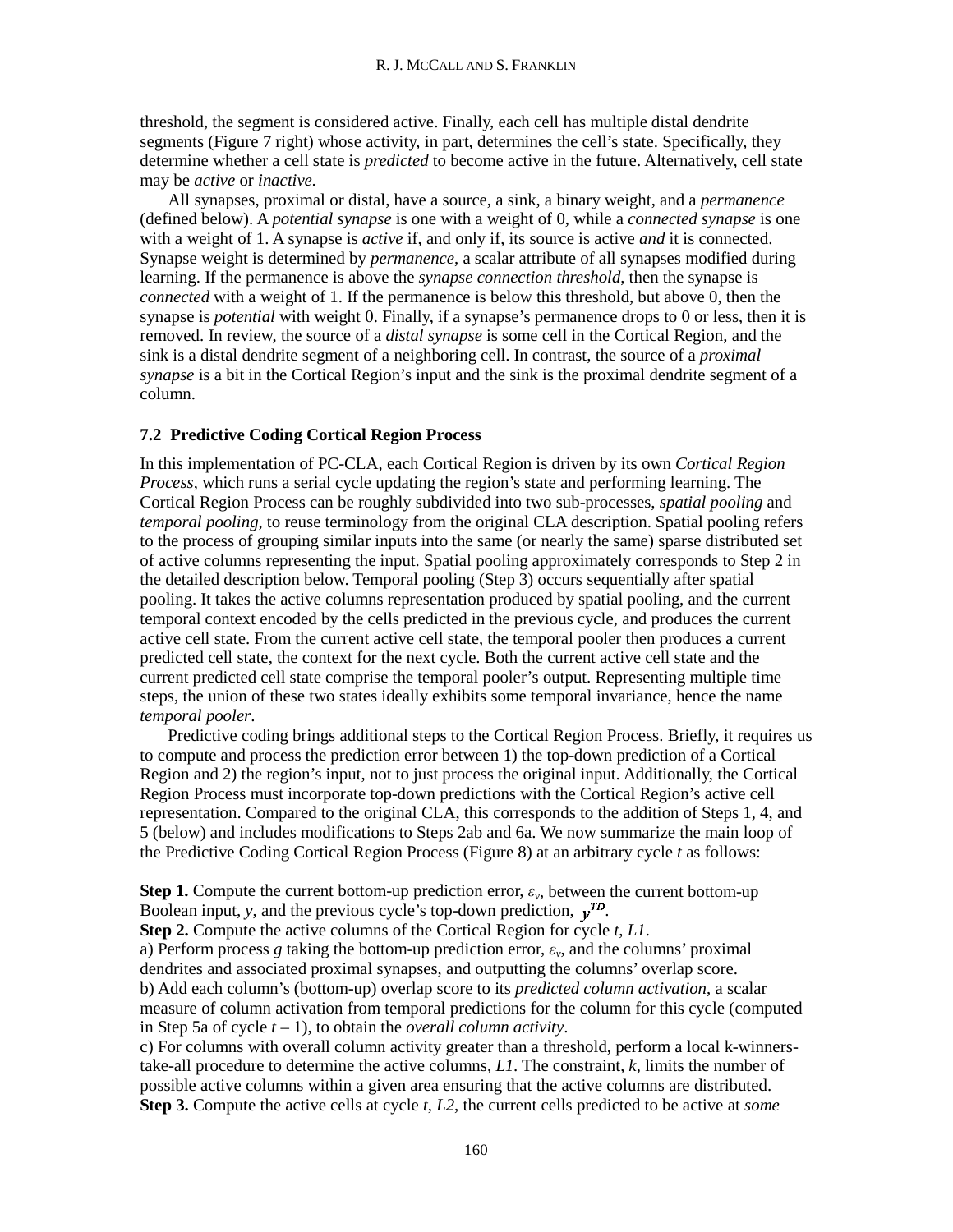future cycle,  $PL2<sub>t</sub>$ , and their union, *U*.

a) Based on the active columns,  $LI$  and the currently predicted cells,  $PL2_{t-1}$  (computed in Step 3b) of cycle *t –* 1), compute the current active cells, *L2*.

b) Based on the active cells, *L2*, and the region's distal dendrites and synapses, perform process, *f*, producing the region's current predicted (for some future cycle) cells, *PL2<sub>t</sub>*. Based on only the cells predicted for the next cycle  $t + 1$ , determine the columns, predicted this cycle, to be active next cycle,  $PL1_t$  (used later in Step 5).

c) Compute the union,  $U$ , of the active cells,  $L2$ , and the current predicted cells,  $PL2$ .



*Figure 8*. The predictive coding Cortical Region Process for a single hierarchical level with an input. All the components of single Cortical Region appear within the gray dashed box.

**Step 4.** Process the current received top-down prediction, *UTD*.

a) Compute the error between *U* and the current received top-down prediction, *UTD*, and send the error to the next hierarchical level.

b) Update *PL2<sub>t</sub>*, the current cells predicted to be active at *some* future cycle, by adding in those cells predicted in *UTD*.

**Step 5.** Based on the columns predicted to be active next cycle,  $PL1<sub>t</sub>$ , (found in Step 3b):

a) Compute each column's predicted column activation (used in 2b of next cycle).

b) Perform process  $g^{-1}$  to generate the region's current top-down prediction,  $v^{TD}$ . **Step 6.** Perform the learning processes.

a) Perform spatial learning, updating the permanence of proximal synapses based on bottom-up prediction error. Also update each column's boost attribute based on its activity history. b) Perform temporal learning, updating the permanence of distal synapses, and possibly adding new distal synapses. Temporal learning is driven by both unpredicted columns and predicted

columns that did not actually become active. We give more details of learning in the next section.

### **7.3 Learning**

Her we further detail the learning processes of Step 6. In the original CLA, the spatial learning process iterates over each active column updating the permanence values of the column's synapses based on the synapse's input. Synapses with active inputs have their permanence incremented, while those with inactive inputs have their permanence decremented. This has the effect of tuning columns to be more selective to their current bottom-up inputs. In PC-CLA, an alternate version of spatial learning is used since the region's bottom-up input is an error signal. This process iterates over each column, not just active columns, strengthening all synapses connected to an active input (to minimize future false negative error), and weakens all synapses whose input was predicted, but did not become active (false negatives).

For boosting, there are two separate mechanisms to bias underrepresented columns. If a column's *active history*, the recent history of being an active column, is not a sufficient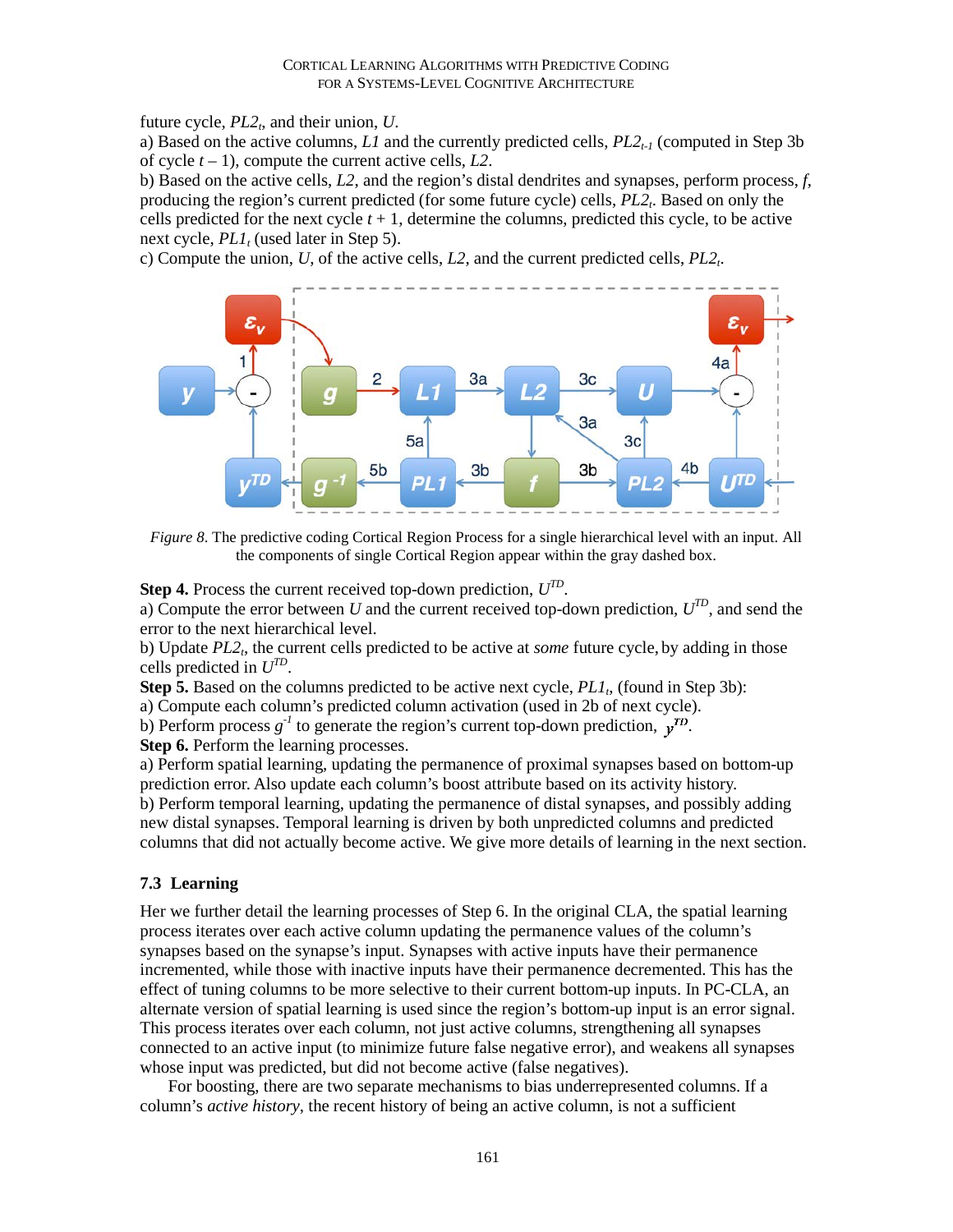#### R. J. MCCALL AND S. FRANKLIN

percentage of its neighbors' active history, its boost attribute is increased. Increased boost makes it more likely for a column to win in the inhibition step and become an active column. Additionally, if a column's *competition history,* the recent history of whether its overall column activity was sufficient to enter the inhibition competition, is not a sufficient percentage of its neighbor's competition history, the permanence of each of its proximal synapses is increased.

For the temporal pooler, learning updates distal dendrites segments. For computational reasons, we introduce an attribute unique to *distal* dendrite segments called *prediction order*. The prediction order of a distal dendrite segment represents the number of cycles in the future in which the segment's sink is predicted to be active. Initially, the prediction order of all distal dendrite segments is one. Whenever the temporal learning process uses a segment in an attempt to add a temporal prediction with an order greater than one, the segment's prediction order is changed to the new order. Given this, the temporal learning can be summarized in three cases: 1) *New first-order* learning attempts to add a first-order temporal prediction (via synaptic modifications) for each unpredicted active column. In particular, based on the active cells from the previous cycle, the distal dendrite segment best predicting the column's activity is selected for learning in which the segment's synapses are positively updated, and new synapses, also predictive of the column's activity, are added to the segment. 2) *Active prediction* learning occurs for each active distal dendrite segment (determined in Step 3b). For each such segment a segment update is stored for processing at the cycle in which the prediction's validity can be verified, which is termed the segment's *verification time*. If this type of update is performed, new synapses are not added. 3) *Extending prediction* learning, like active prediction learning, involves currently predicting distal dendrite segments. For every such segment, *d1*, another distal dendrite segment, *d2*, which predicts the cell's activity *one cycle earlier* than *d1*, is selected and a segment update is stored for possible implementation. If performed, this type of update adds new synapses to bolster the newfound prediction of higher-order.

Not all segment updates are actually performed as we also wish to keep the number of connected distal synapses, and the predicted cells they produce, sparse. If a column is already well predicted by an existing first-order dendrite segment, it is not necessary, and likely detrimental, to update synapses to bolster a similar prediction. In order to enforce sparsity in the temporal pooler, one *learning cell* is always designated during each cycle for each active column. A cell is marked learning if 1) a sufficient number of learning cells predicted it last cycle or, 2) it was the most strongly predicted by distal dendrite segments.

Segment updates of type one are always performed the same cycle they are created and always positively update the segment's synapses. Updates of types two and three are processed at their verification time based on the state of their associated cell during that cycle. If the cell is active at the verification time, and is a learning cell during that cycle, the update is performed positively. This positively updates correct predictions concerning learning cells. If the cell is not learning, the update is not performed, and is discarded, keeping temporal learning minimal. Finally, if the associated cell is inactive at the verification time, then the update is performed and negatively modifies the segment's synapses. This weakens predictions that do not come true.

We have delved into the details of PC-CLA, which adds predictive coding message passing to CLA allowing the algorithm to be deployed hierarchically. We hypothesize that PC-CLA will be generally useful in implementing representations, memory, and processing in systems-level cognitive architectures.

### **8. Testing**

Here we report on the results of initial tests of our implementation of PC-CLA as a stand-alone algorithm, not yet integrated within the LIDA architecture. The implementation is based on the ideas of the original CLA, but adds predictive coding and 2D receptive fields as mentioned. We use randomly generated 2D Boolean patterns, and sequences of such patterns, as an initial means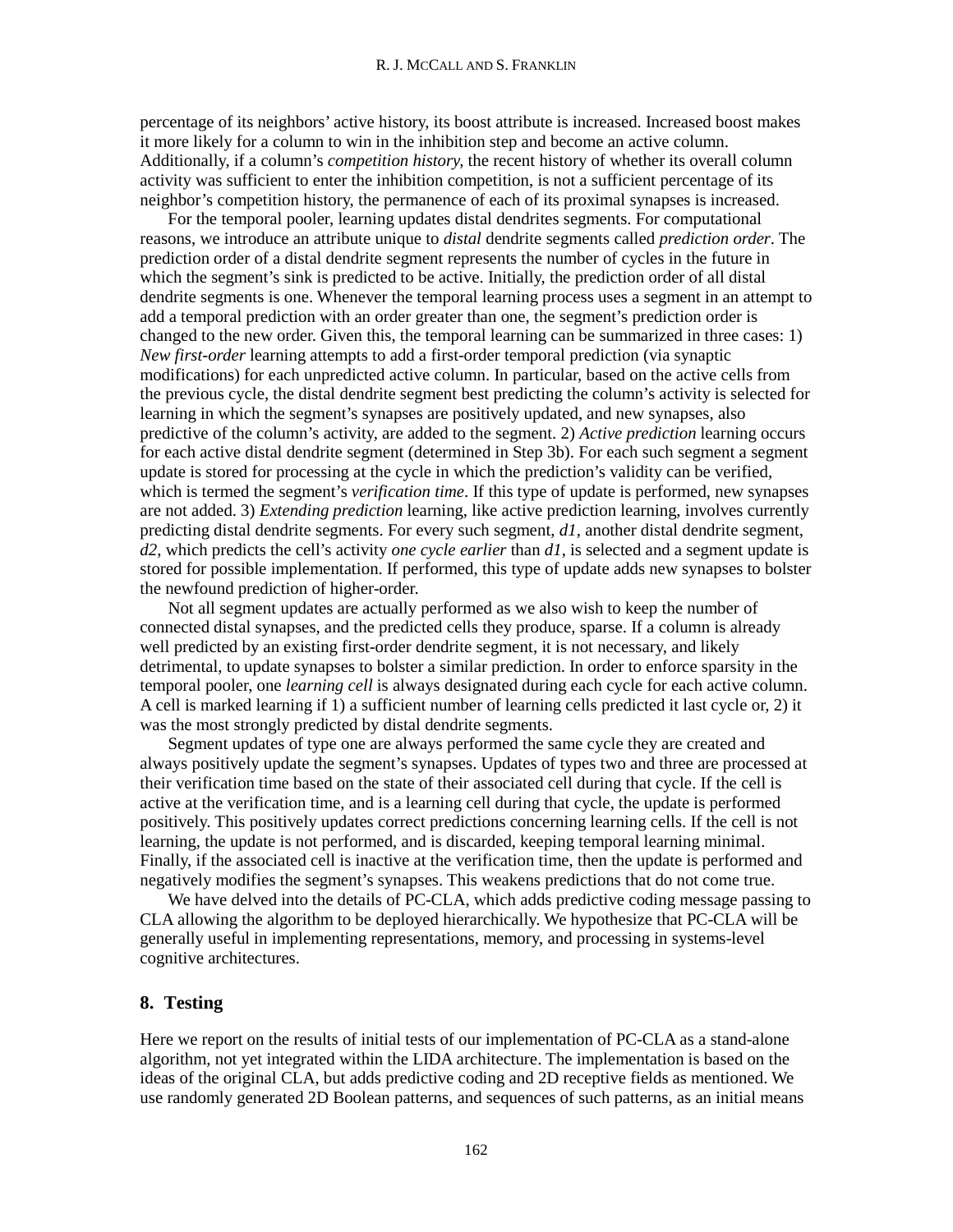of obtaining data. One advantage of such patterns is that they are generic and introduce no bias. However, they may not produce patterns challenging to discriminate, since random patterns are likely to be quite different from one another.

While the CLA has been around for some years, the algorithm has not seen much in the way of published work reporting its abilities, or the effects of parameters. The two tests shown below constitute a representative sample of a larger body of tests that explore the spatial pooling operation (Steps 2, 6), temporal pooling (Steps 2, 3, 6), and the full PC-CLA. To our knowledge, hierarchy with the CLA has not been previously studied.

### **8.1 Noise Robustness Test**

Recall that the spatial pooling operation attempts to produce a sparse distributed set of active columns representing the current bottom-up input. One benefit of sparse distributed representation is the noise robustness it affords. To determine *how* robust the CLA's active columns representations are to noise, we tested the effect of varying amounts of noise, from 0% to 50%, added to input patterns, on the inputs' resulting sets of active columns. We also varied the *input activity*, or the percentage of bits in the input patterns that were true, from 1% to 5%, since the CLA works best with, and tends to produce outputs having, around a 2% true bit rate.

Concretely, for each input activity condition, *i*, a single Boolean input, with 256 dimensions, was generated with *i* percent of its bits randomly set to true. Next, in a developmental period, the input was shown to a Cortical Region performing just the spatial pooling operation for 250 cycles. After this period the final set of active columns was recorded. Then, for a range of added noise amounts, the original input pattern was corrupted by that amount. Noise was added uniformly to true bits and false bits alike, turning the former false and the latter true. For a particular input activity and noise amount, 500 trials were performed, each generating a noisy version of the input, showing it to the same Cortical Region for a time, and comparing the "noisy" set of active columns with the original set. We computed the normalized taxicab distance between the two sets, which, here, is the total number of errors in the active columns representation, both false positives and false negatives, divided by total number of columns in the region. The scores were averaged across all trials for a given experimental condition. Figure 9 summarizes the results of this test.



*Figure 9*. The average normalized taxicab distance, between the original active columns representations of inputs and noisy versions of the same inputs, as a function of the rate of true bits in the inputs. The legend to the right shows some different noise conditions. We identify noise robustness in these results, e.g., the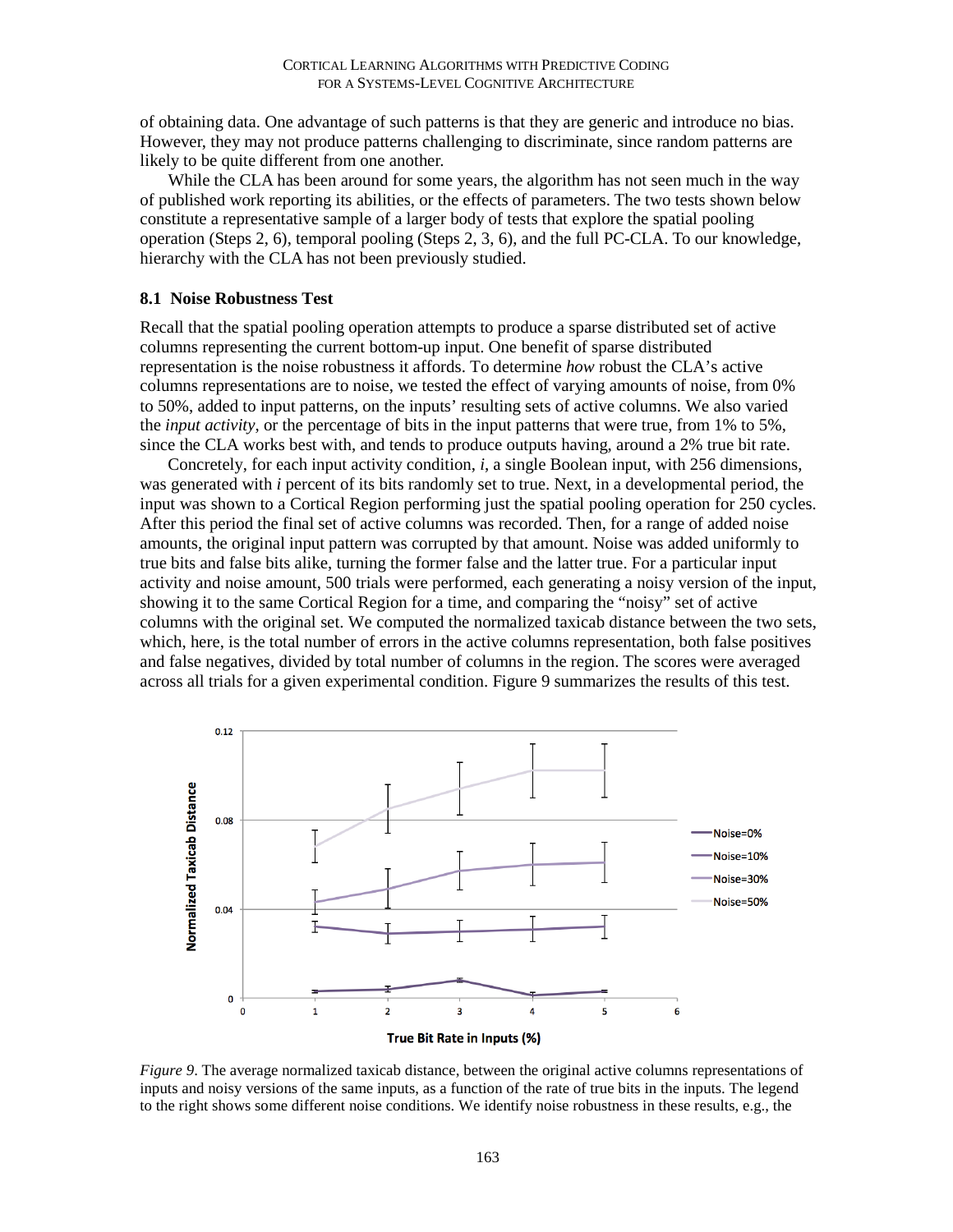addition of 10% noise yields less than 4% error in the active columns representation, while 50% noise gave about 10% error or less. Also, the data suggest a benefit in keeping the true bit rate low, which is especially true for higher amounts of added noise.

### **8.2 Two Hierarchical Levels Test**

This test looks at the effects of having top-down predictions from a higher Cortical Region influence the cell activity of a lower region (Step 4b). We compare a two-level two-region network in which the higher region sends influencing top-down predictions into the lower level, with the same network that doesn't send top-down predictions. We run the network on sequences of 2D Boolean patterns, each pattern having 529 dimensions, 2% of which are randomly set true.

In both conditions, we first create two Cortical Regions with the same parameters except for the *columns per input* parameter. While the lower Cortical Region had 4 times as many columns as inputs while the second Cortical Region had 1/*cellsPerColumn* as many to compensate for the fact that the first Cortical Region's output is *cellsPerColumn* times greater than its input.

In each of 100 trials, a sequence of 2D patterns having length 8 was generated. Then, in a developmental period, the sequence was shown 200 times to the network. Both regions performed spatial and temporal pooling operations either with or without top-down predictions. We controlled for the effects of the Cortical Regions processing prediction errors by having both regions process only their respective input. The effect of processing prediction errors is the subject of another test.

After the developmental period, the regions' current states, which encode context, are cleared, and the same sequence is again shown to the network, in the same manner as just described, except with learning turned off. For this test presentation, for each pattern in the sequence (except the first), the first-order temporal prediction accuracy of the active columns is recorded for both regions in terms of the F-score. Similarly, we also assess the top-down prediction accuracy of each region with respect to its input at each step in the sequence. Across each sequence and all sequence trials these two measures were averaged. We measure the accuracy of both top-down and temporal predictions using the  $F-score$  measure (van Rijsbergen, 1979) with beta<sup>8</sup> set to 10. Figure 10 summarizes the results.



*Figure 10*. The left graph plots the average F-score of the accuracy of top-down predictions as a function of hierarchical level. Top-down influence did not affect the first region's accuracy, but significantly improved the second. The right graph is similar except the dependent variable is the temporal prediction accuracy of a given level. Again the top-down influence did not change accuracy for the first level but did for the second.

### **Conclusions**

In the future, once well understood, PC-CLA must be extensively tested on real-world data

 <sup>8</sup> The F-score measures the effectiveness of retrieval with respect to a user who attaches *beta* times as much importance to recall as precision. This implies we tolerate false positives 10 times more than false negatives.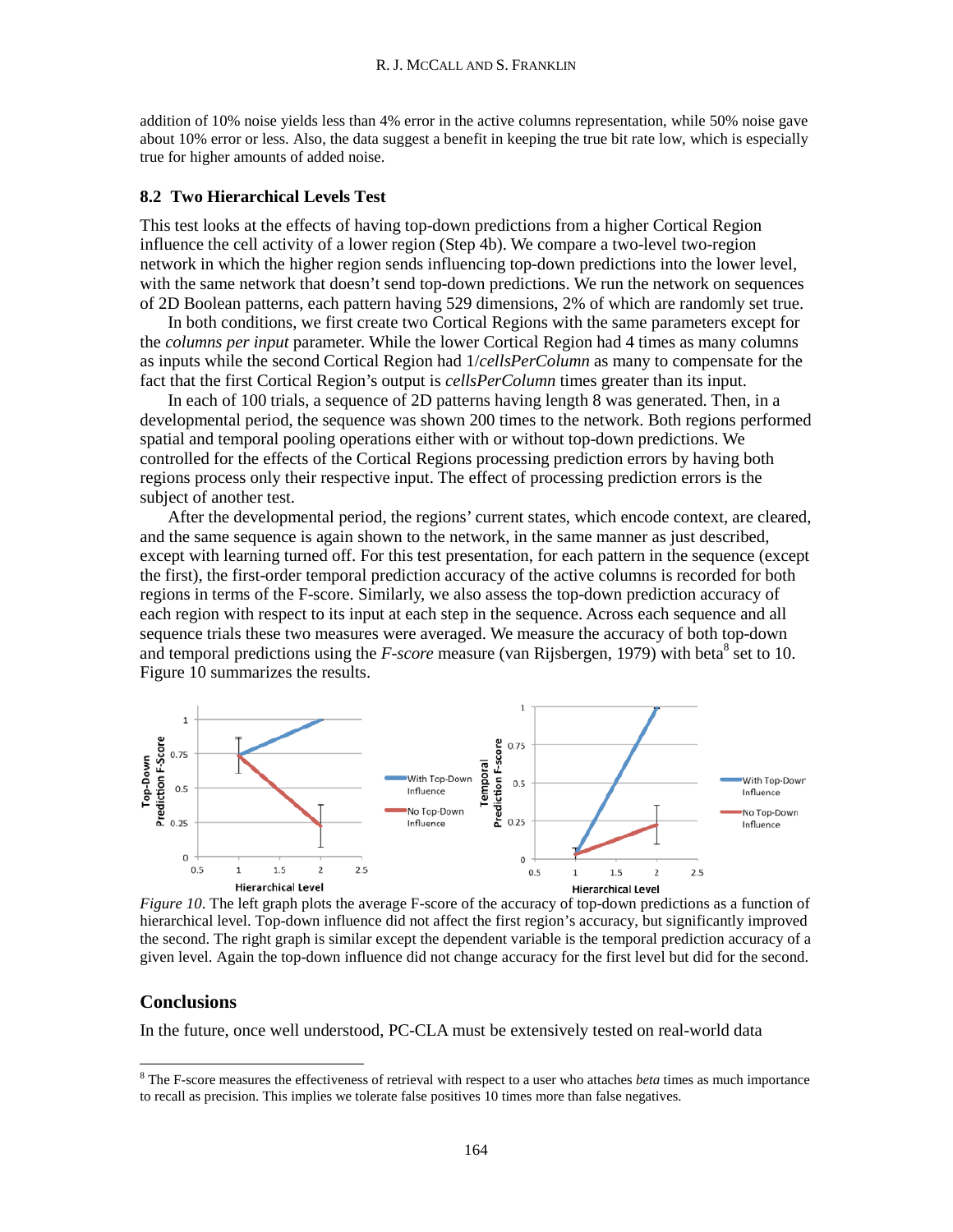streams including visual, auditory, etc. It must also be studied on a larger scale with more than two hierarchical levels, and with high-dimensional input. Future work includes the addition of precision estimation to model the uncertainty in information sources based on accumulated prediction error. Implementing a cognitive system like LIDA with a PC-CLA network brings additional challenges, such as interfacing a PC-CLA network with Sensory-Motor Memory for action execution, and developing methods to build in preferences for goal-directed agents.

We identified several guiding principles on the nature of perceptual representation, perceptual inference, and the associated learning processes. Guided by these principles, in particular the freeenergy principle, we presented a predictive coding extension to the HTM Cortical Learning Algorithms, termed PC-CLA. We propose PC-CLA as a potential building block for the systemslevel LIDA cognitive architecture that fleshes out LIDA's internal representations, memory, learning and attentional processes, and takes an initial step towards the comprehensive use of distributed and probabilistic (uncertain) representation throughout the architecture. Finally, we presented some results of initial tests of the algorithm.

## **Acknowledgements**

The authors would like to thank Tamas Madl and Pulin Agrawal as well as the anonymous reviewers for their useful feedback.

# **References**

- Arel, I., Rose, D., & Coop, R., (2009). DeSTIN: A scalable deep learning architecture with application to high-dimensional robust pattern recognition. *Proceedings of AAAI Workshop on Biologically Inspired Cognitive Architectures*.
- Baars, B. (1988). *A Cognitive Theory of Consciousness*. Cambridge: Cambridge Univ. Press.
- Bar, M. (2009). The proactive brain: memory for predictions. *Philosophical Transactions Royal Society B: Biological Sciences*, *364*(1521), 1235–1243, doi:10.1098/rstb.2008.0310.
- Barsalou, L. W. (1999). Perceptual symbol systems. *Behavioral and Brain Science*, *22*(04), 577– 660.
- Bedny, M., Pascual-Leone, A., Dodell-Feder, D., Fedorenko, E., & Saxe, R. (2011). Language processing in the occipital cortex of congenitally blind adults. *PNAS, 108*(11), 4429–4434.
- Bengio, Y. (2009). Learning deep architectures for AI. *Foundations and Trends in Machine Learning*, *2*(1), 1–127.
- Bitzer, S., & Kiebel, S. (2012). Recognizing recurrent neural networks (rRNN): Bayesian inference for recurrent neural networks. *Biological Cybernetics, 106*(4–5), 201–217.
- Douglas, R. J., & Martin, K. A. (2004). Neuronal circuits of the neocortex. *Annu. Rev. Neurosci.*, *27*, 419–451.
- Faghihi, U., McCall, R., & Franklin, S. (2012). A Computational Model of Attentional Learning in a Cognitive Agent. *Biologically Inspired Cognitive Architectures, 2*, 25–36.
- Feldman, H., Friston, K. (2010). Attention, Uncertainty, and Free-Energy. *Frontiers in Human Neuroscience, 4*(215).
- Felleman, D. J., & van Essen, D. C. (1991). Distributed hierarchical processing in the primate cerebral cortex. *Cerebral Cortex*, *1*(1), 1–47.
- Franklin, S., A. Kelemen, & L. McCauley. (1998). IDA: A Cognitive Agent Architecture. *IEEE Conference on Systems, Man, and Cybernetics*, IEEE Press.
- Franklin, S., Baars, B., Ramamurthy, U., & Ventura, M. (2005). The Role of Consciousness in Memory. *Brains, Minds, and Media, 1*, 1–38.
- Franklin, S., & Graesser, A. (1997). Is it an Agent, or just a Program?: A Taxonomy for Autonomous Agents. *Intelligent Agents III* (p. 21–35). Berlin: Springer Verlag.
- Franklin, S., & Patterson, F. (2006). The LIDA Architecture: Adding New Modes of Learning to an Intelligent, Autonomous, Software Agent. *Proceedings of IDPT-2006*.